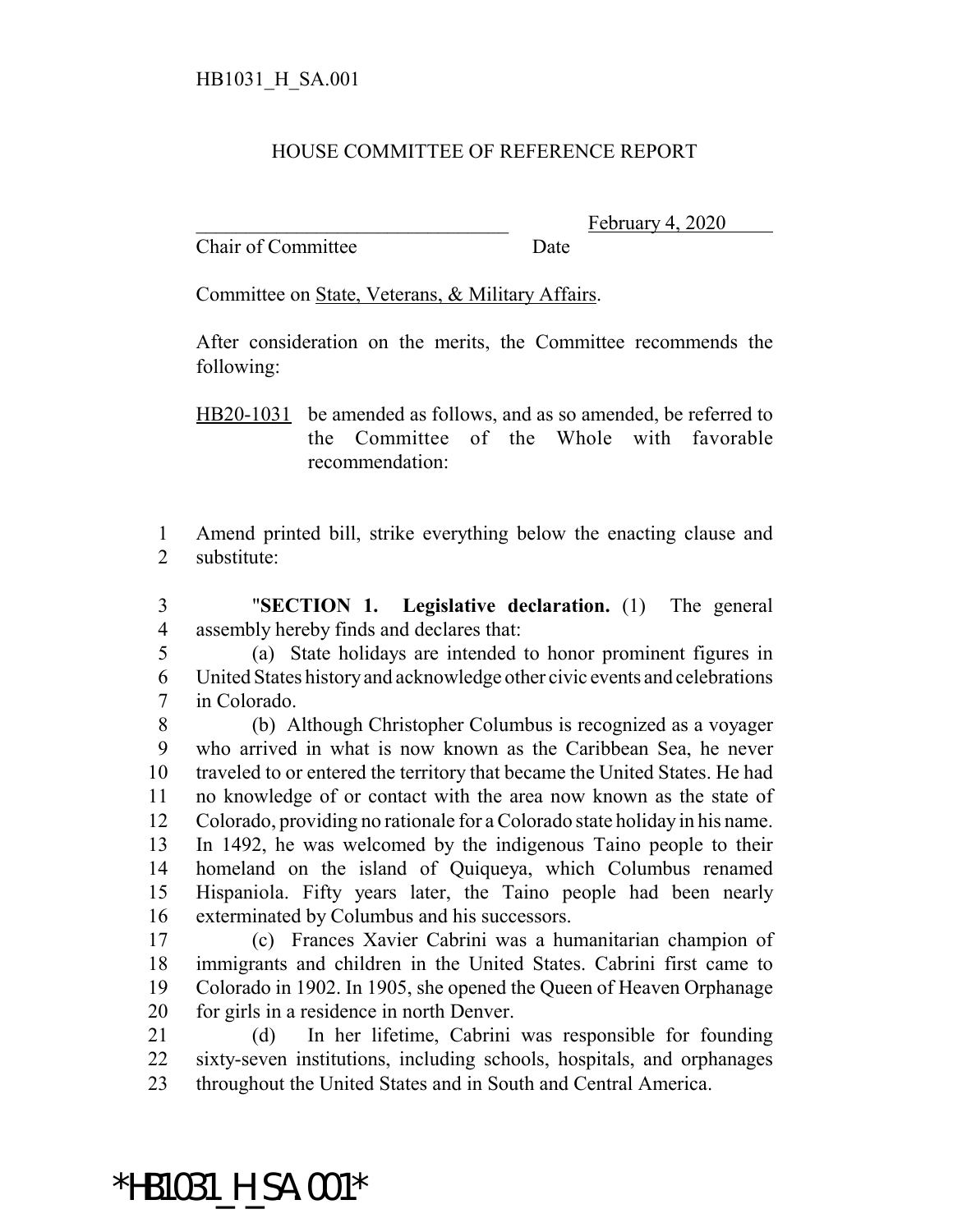(e) In 1909, Cabrini negotiated the purchase of a rural property to serve as a summer camp for the girls living in the orphanage. The land was on the eastern slope of Lookout Mountain in Golden and had no reliable source of water.

 (f) During Cabrini's last visit to Colorado in 1912, while staying at the mountain camp, she directed the girls to dig under a specific rock where they found a spring of fresh water. That spring continues to provide water to the property today.

 (g) The land upon which Cabrini established her orphanage and camp is the traditional territory and homeland of the Cheyenne, Arapaho, and Ute indigenous nations. Those indigenous peoples, and all indigenous peoples, have a special, sacred relationship with water, similar to that of Cabrini.

 (h) Cabrini was naturalized as a United States citizen in October 1909. Recognizing the first Monday in October as Frances Xavier Cabrini Day in recognition of Cabrini's contributions to the state of Colorado creates an opportunity to promote an appreciation, tolerance, and understanding of the different cultures that make up our state.

 (2) Therefore, in order to preserve the number of state holidays while commemorating the contributions of Cabrini to Colorado and the United States, the general assembly hereby replaces Columbus day with Frances Xavier Cabrini day as a legal state holiday.

 **SECTION 2.** In Colorado Revised Statutes, 24-11-101, **amend** (1) as follows:

 **24-11-101. Legal holidays - effect.** (1) The following days, viz: The first day of January, commonly called New Year's day; the third Monday in January, which shall be observed as the birthday of Dr. Martin Luther King, Jr.; the third Monday in February, commonly called Washington-Lincoln day; the last Monday in May, commonly called Memorial day; the fourth day of July, commonly called Independence day; the first Monday in September, commonly called Labor day; the 32 second FIRST Monday in October, commonly called Columbus FRANCES XAVIER CABRINI day; the eleventh day of November, commonly called Veterans' day; the fourth Thursday in November, commonly called Thanksgiving day; the twenty-fifth day of December, commonly called Christmas day; and any day appointed or recommended by the governor of this state or the president of the United States as a day of fasting or prayer or thanksgiving, are hereby declared to be legal holidays and shall, for all purposes whatsoever, as regards the presenting for payment or acceptance and the protesting and giving notice of the dishonor of bills of exchange, drafts, bank checks, promissory notes, or other negotiable

\*HB1031 H SA.001\*  $-2$ -